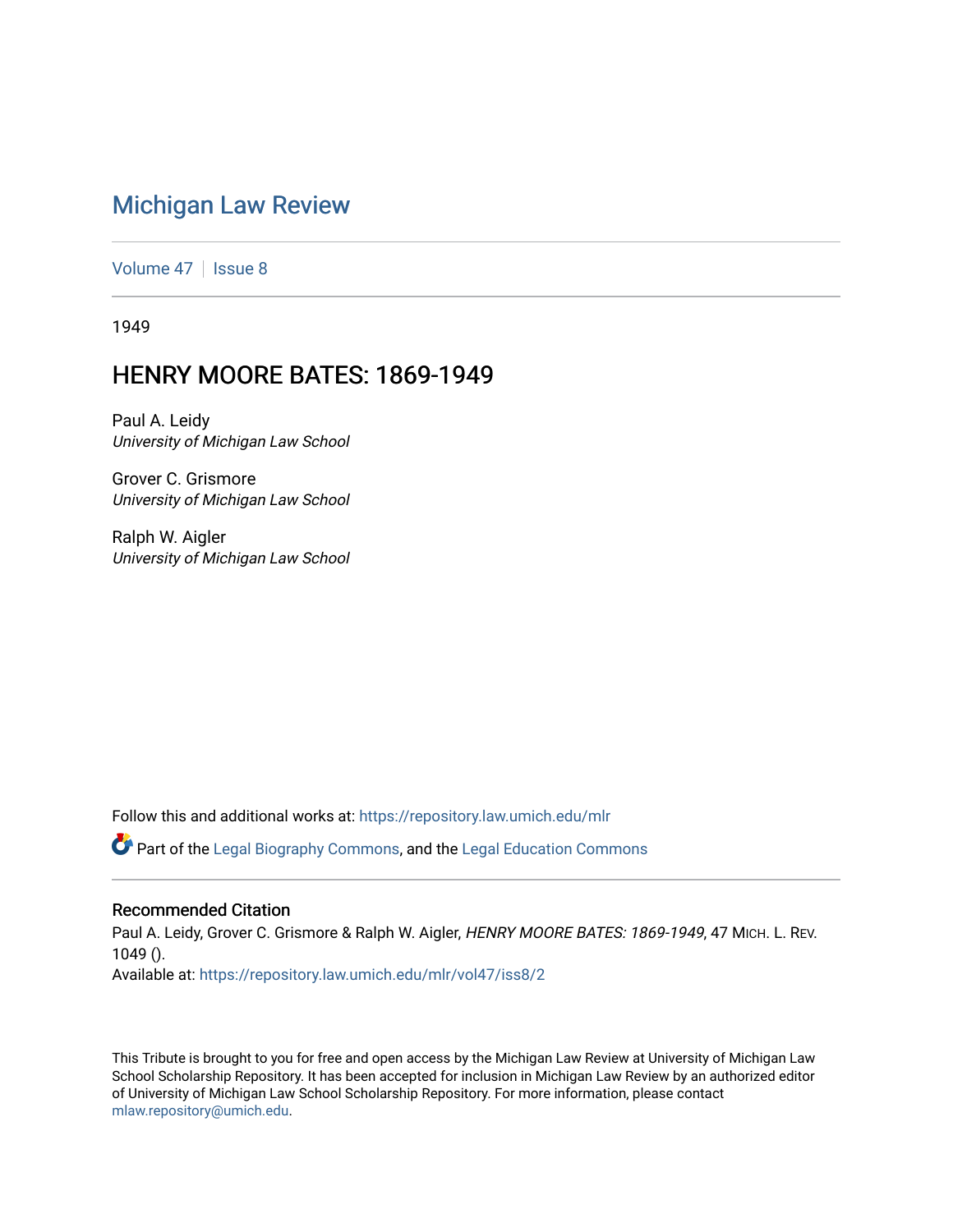# **MICHIGAN LAW REVIEW**

### Vol. 47 JUNE, 1949 No. 8

### HENRY MOORE BATES: 1869-1949\*

**HI FENRY MOORE BATES, Professor Emeritus of Law and Dean** Emeritus of the Law School, was born in Chicago, Illinois, on March 30, 1869. He was the son of George Chapman Bates and Alice E. Bates. He received his early education from private tutors and the public schools of Chicago; in the fall of 1886 he enrolled in the College of Literature, Science and the Arts of this University; he received the degree of Bachelor of Philosophy in June of 1890.

Returning to Chicago after graduation, Mr. Bates entered the Union College of Law (now Northwestern University Law School), and completed the requirements for his law degree in June, 1892. For a time, following completion of his law course, he was actively in charge of the library of the Chicago Law Institute. That experience, together with his close association with a very scholarly lawyer, Mr. Julius Rosenthal, the nominal librarian, accentuated his keen interest in, and appreciation of, legal literature. This activity overlapped the beginning of his law practice. For eleven years he practiced law successfully in Chicago-a'practice which was to have its effect upon the lives and careers of many alumni of this School who, in later years, were to owe their original positions in splendid Chicago offices to the Dean's reputation and his wide acquaintance with fellow-members of the Chicago bar. His first association was with the law firm of Williams, Holt and Wheeler, now known as Sidley, Austin, Burgess and Harper. After a few years in that office he formed a partnership with Mr. John Maynard Harlan, a prominent public figure in the life of Chicago and son of the late Mr. Justice Harlan of the United States Supreme Court. It is a matter of more than passing interest that a young law clerk employed by the firm of Harlan and Bates was Evans Holbrook, who was destined to be a colleague of Mr. Bates on this faculty until Mr. Holbrook's death in 1932. On September 4, 1894, Mr. Bates was married to Miss Clara Anne Belfield. Mrs. Bates and their daughter, Mrs. Josselyn Van Tyne, survive him.

**<sup>\*</sup>** The following papers were read at an assembly held in memory of Dean Emeritus Henry M. Bates at the University of Michigan, on June 10, 1949. Professors Leidy, Grismore, and Aigler are members of the Law Faculty of the University of Michigan; Mr. Clark is a member of the California Bar, practising in San Francisco; Mr. Pound is Dean Emeritus of the Harvard Law School.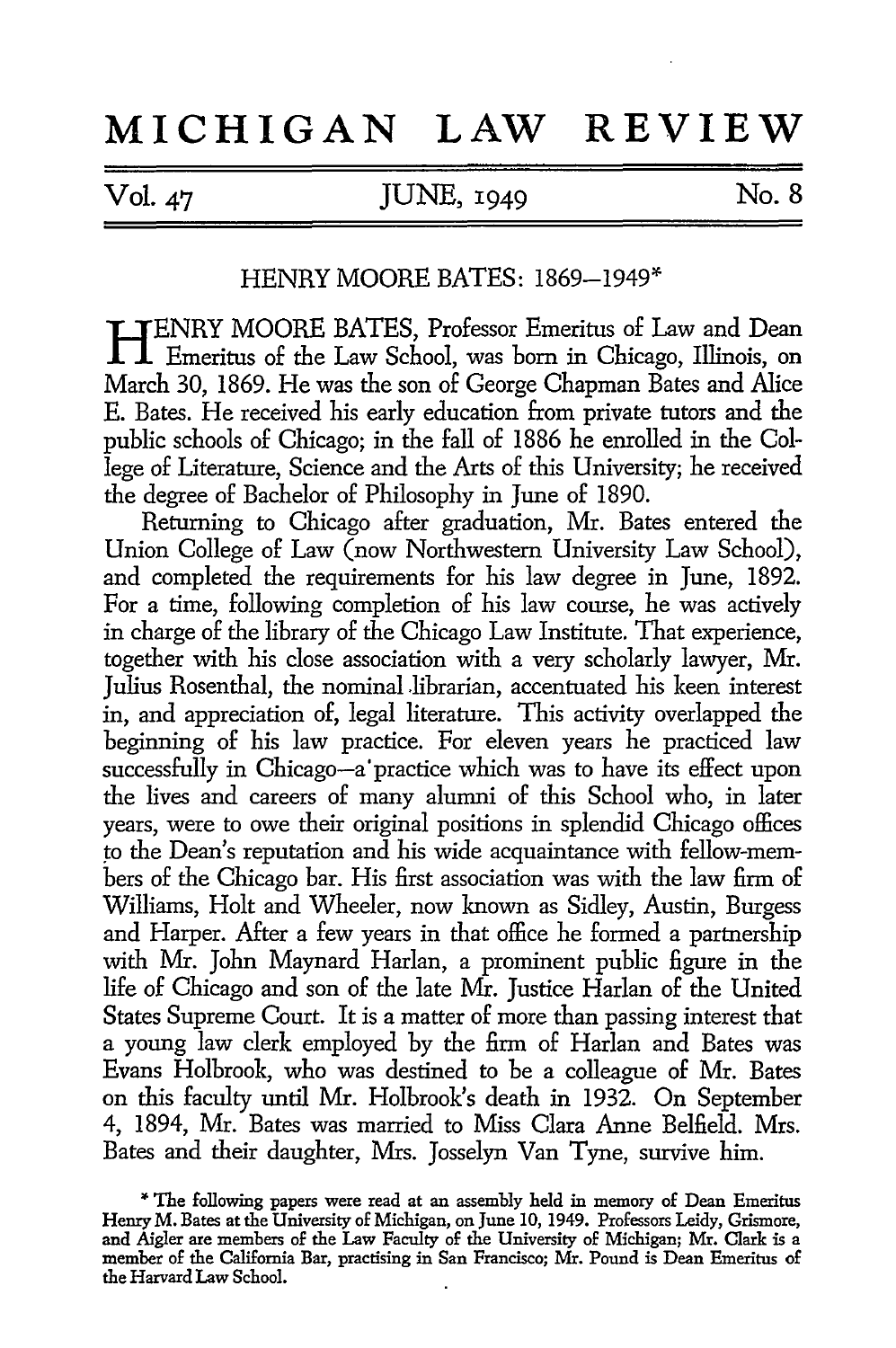In 1903 Mr. Bates accepted appointment as a member of the faculty of the Law School of the University of Michigan. In 1910 he was appointed Dean of the School, a position which he heldtogether with that of Tappan Professor of Law-until his retirement in 1939.

During his thirty-six years of service to the University, and more particularly after his elevation to the deanship, Mr. Bates took an active interest in every association or organization which sought to raise the standards in the field of legal education, to encourage legal research, and to stimulate the interchange of ideas and methods between the various academic disciplines. He was honored by responsible assignments on behalf of such organizations as the Association of American Law Schools (of which he was president in 1912-13), American Institute of Criminal Law (member executive committee, 1911-14), Commissioners on Uniform State Laws (commissioner, 1921-1933), American Judicature Society (member, board of directors), American Law Institute (member of council, 1924-1929), American Political Science Association, Chicago Law Institute, and the Social Science Research Council. In addition he was affiliated with Alpha Delta Phi social fraternity, Phi Delta Phi legal fraternity, the University Club of Chicago, the Detroit Club, and the honor societies of Phi Beta Kappa and the Order of the Coif. In recognition of his contributions to legal education and to the legal profession, he was awarded the honorary degree of Doctor of Laws by his own University, by Kalamazoo College, and by Wayne University.

In 1910, when Mr. Bates assumed the deanship, the Law School was in a transitional stage so far as educational policies and methods were concerned. Though some American law schools had determined that the then traditional type of instruction-largely informational in character-was not effective, and had abandoned the notion that the law student must cover the whole field of the law during the period of his formal legal training, this School had made but little progress in that direction. Very early in his administration, Dean Bates and his colleagues gave consideration to the matter of revision of the curriculum and to changes in methods of instruction. Courses were reclassified, some as required and others as electives, and the student was left free to choose the content of over half of his program. Emphasis was placed upon real intellectual effort, rather than upon the mere acquisition of information. It was the conviction of the new dean that the development of capabilities was of far greater importance than was a detailed and necessarily superficial acquaintance with the entire field of the law.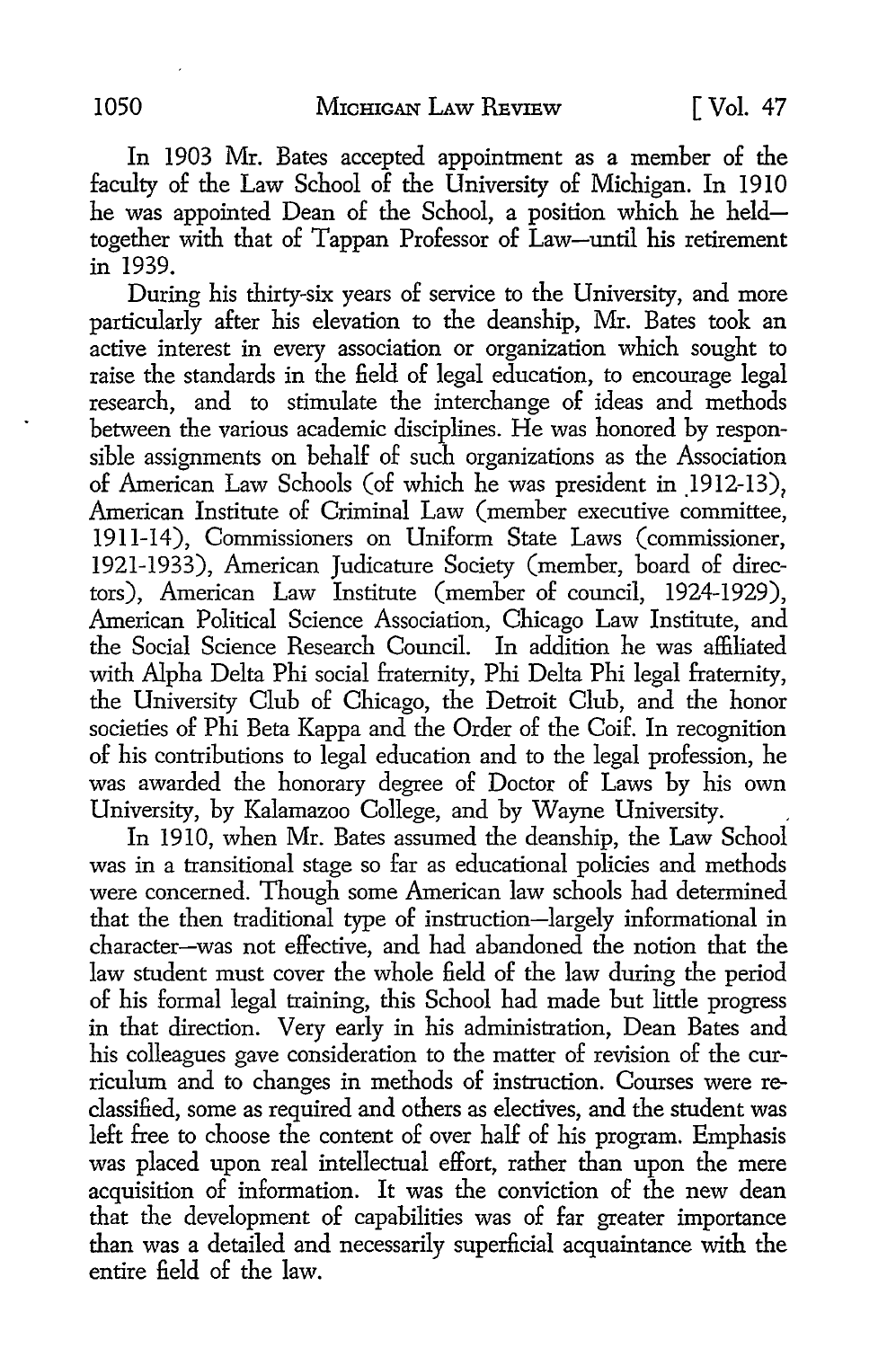Standards of admission, too, were raised. The School had been content to admit students upon the completion of a high school course, a fact which tended to cause prospective applicants with college training to enroll in law schools with higher admission requirements. Soon after Mr. Bates became Dean, one year of college work was required; a few years later the requirement was stepped up to two years, and not long thereafter, the academic degree (except as to entrants upon a combined curriculum arrangement) was required.

That the innovations for which Dean Bates was responsible have proved themselves is attested by the success, at the bar, of the students who were trained under the program, and by the high esteem in which graduates of this School are held by prospective employers. Moreover, long before the word "placement" was one of significance in the educational field, Mr. Bates began a systematic effort which was to result in the association of young graduates with leading offices throughout the country. Many of those young men are now senior partners in those offices. It is not a matter of accident that, today, excellent law firms from coast to coast are seeking the graduates of this School. Much of the demand for current graduates is merely the result of many hours of persistent, effective effort on the part of Dean Bates.

To Mr. Bates his office provided an opportunity not only to guide the course of the School, and to participate in its formal instruction, but also to assist its students in more personal ways. He was always available for consultation, even upon matters of private concern. He was ever ready to give counsel and aid to each student. In the twentynine years of his deanship, he spent uncounted hours of his time in this fashion. Thousands of men throughout the country-many of them leaders in their communities-mourn his passing as that of a personal friend.

Nor was this interest in students limited to those in the Law School; it extended to those in other departments. It was this interest which was largely responsible for his generous expenditure of time and effort in the founding of the Michigan Union, an institution in which he retained a most lively interest to the very end. It would be difficult indeed to name any other individual who exercised so much influence in the development and realization of the Union plan.

The marked changes in the student body and in the character of the work required of the students-and of the faculty-resulted, also, in improvements of the physical facilities. It was the standing which the School had attained under the wise leadership of Dean Bates which, in large measure, influenced the late William W. Cook, of the New York bar, to provide for this School the magnificent law